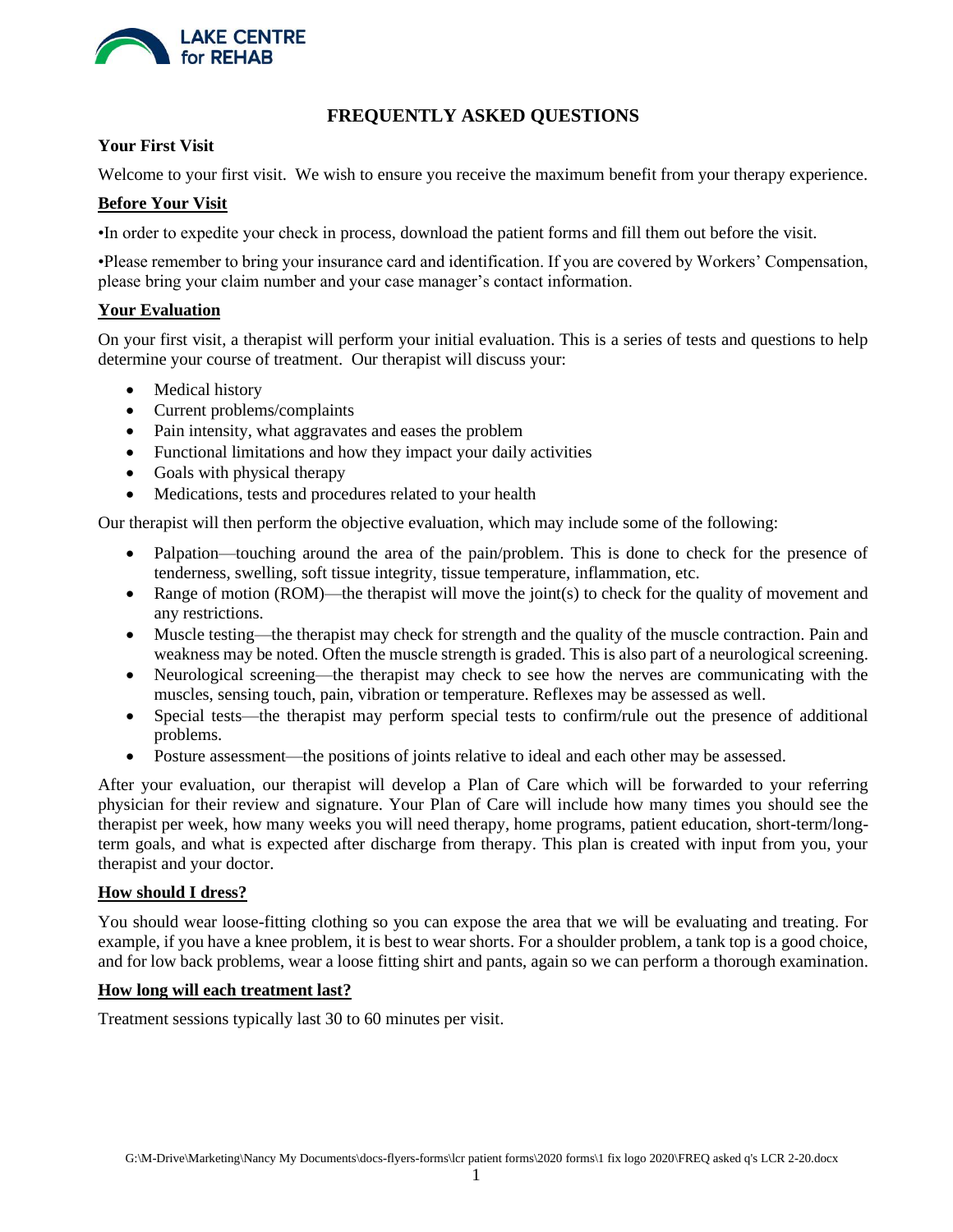

# **How many visits will I need?**

This is highly variable. You may need one visit or you may need months of care. It depends on your diagnosis, the severity of your impairments, your past medical history, etc. You will be re-evaluated on a monthly basis and when you see your doctor, we will provide you with a progress report with our recommendations.

### **Why is physical therapy a good choice?**

More than half of all Americans are suffering from pain. Whether it is a recent episode or chronic, an ABC News/Stanford study revealed that pain in America is a serious problem. However, many do not even know that physical therapists are well equipped to not only treat pain but also its source.

Physical therapists are experts at treating movement and neuro-musculoskeletal disorders. Pain often accompanies a movement disorder, and physical therapists can help correct the disorder and relieve the pain.

#### **What do physical therapists do?**

You have probably heard of the profession of physical therapy. Maybe you have had a conversation with a friend about how physical therapy helped get rid of his or her back pain, or you might know someone who needed physical therapy after an injury. You might even have been treated by a physical therapist yourself. But have you ever wondered about physical therapists–who they are and what they do? Many people are familiar with physical therapists' work helping patients with orthopedic problems, such as low back pain or knee surgeries, to reduce pain and regain function. Others may be aware of the treatment that physical therapists provide to assist patients recovering from a stroke (e.g., assisting them with recovering use of their limbs and walking again).

The ability to maintain an upright posture and to move your arms and legs to perform all sorts of tasks and activities is an important component of your health. Most of us can learn to live with the various medical conditions that we may develop, but only if we are able to continue at our jobs, take care of our families, and enjoy important occasions with family and friends. All of these activities require the ability to move without difficulty or pain.

Because physical therapists are experts in movement and function, they do not confine their talents to treating people who are ill. A large part of a physical therapist's program is directed at preventing injury, loss of movement, and even surgery. Physical therapists work as consultants in industrial settings to improve the design of the workplace and reduce the risk of workers overusing certain muscles or developing low back pain. They also provide services to athletes at all levels to screen for potential problems and institute preventive exercise programs. With the boom in the golf and fitness industries, a number of physical therapists are engaged in consulting with recreational golfers and fitness clubs to develop workouts that are safe and effective, especially for people who already know that they have a problem with their joints or their backs.

The cornerstones of physical therapy treatment are therapeutic exercise and functional training. In addition to "hands-on" care, physical therapists also educate patients to take care of themselves and to perform certain exercises on their own. Depending on the particular needs of a patient, physical therapists may also "mobilize" a joint (that is, perform certain types of movements at the end of your range of motion) or massage a muscle to promote proper movement and function. Physical therapists also use methods such as ultrasound (which uses high frequency waves to produce heat), hot packs and ice. Although other kinds of practitioners will offer some of these treatments as "physical therapy," it's important for you to know that physical therapy can only be provided by qualified physical therapists or by physical therapist assistants, who must complete a 2-year education program and who work only under the direction and supervision of physical therapists.

Most forms of physical therapy treatment are covered by your insurance, but the coverage will vary with each plan. Most states do not legally require patients to see their physicians before seeing a physical therapist. Most of the time all you have to do is ask your doctor if physical therapy is right for you.

Reference: APTA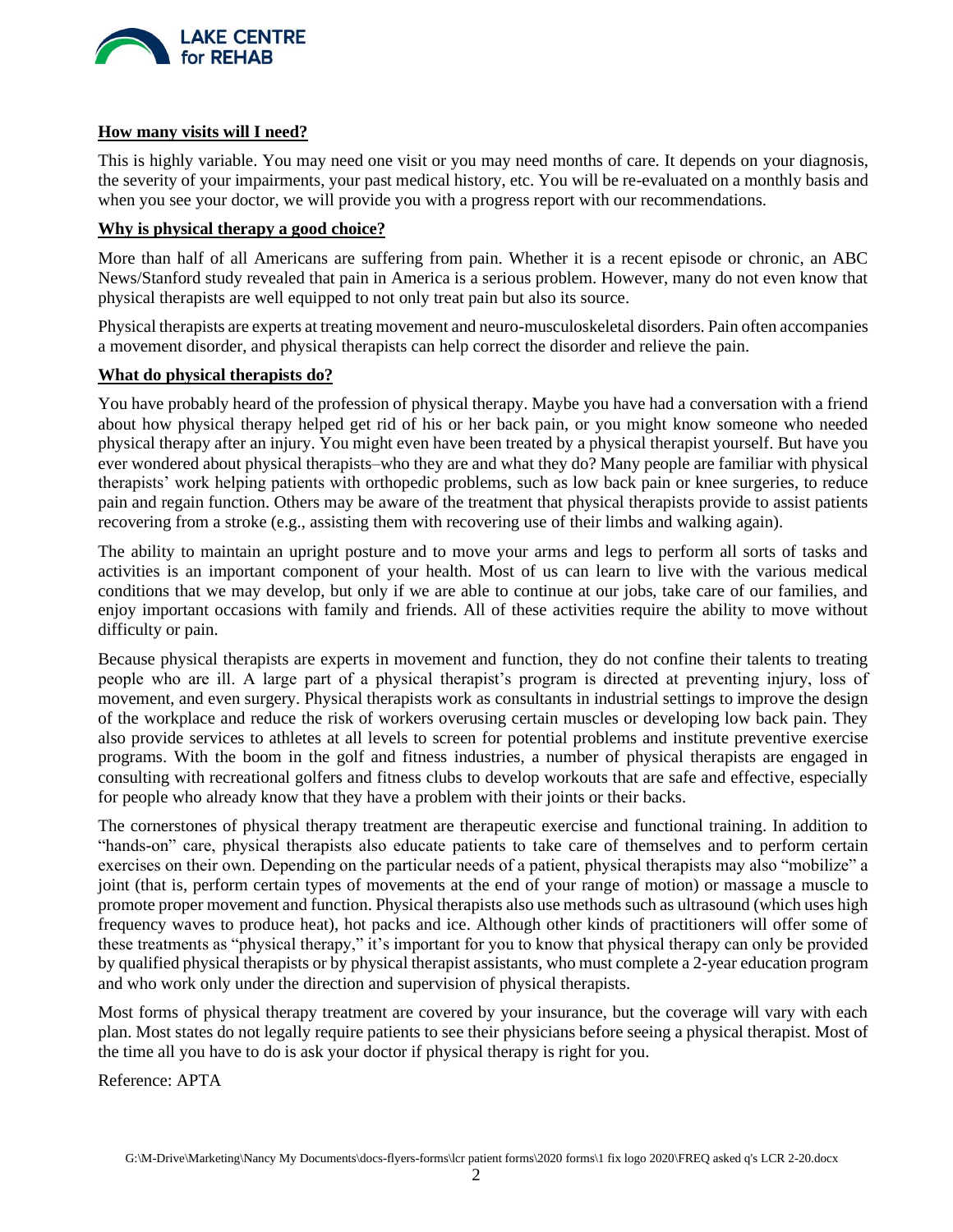

# **Why are people referred to physical therapy?**

You and others may be referred to physical therapy because of a movement dysfunction associated with pain. Your difficulty with moving part(s) of your body (like bending at the low back or difficulty sleeping on your shoulder, etc.) very likely results in limitations with your daily activities (e.g., difficulty getting out of a chair, an inability to play sports, or trouble with walking, etc.). Physical therapists treat these movement dysfunctions and their associated pains and restore your body's ability to move in a normal manner.

#### **Who pays for the treatment?**

You are responsible for your treatment. However, in most cases, health insurance will cover a portion of treatment. Talk to our front office staff so we can help you clarify your insurance coverage.

#### **Who will see me?**

You will be evaluated by one of our licensed and highly-trained physical therapists. After your evaluation, you may be seen by the physical therapist or a physical therapist assistant.

#### **Are there physical therapy specialists?**

Orthopedic Physical Therapy. Probably the most common physical therapy specialist is the orthopedic specialist. These specialists care for post-surgical patients, arthritis, tendinitis/tendinosis, fracture rehabilitation, muscle sprains and strains, neck and back pain, hip and knee problems, shoulder, elbow, and wrist conditions. Some are board certified as Orthopedic Certified Specialists (OCS).

Manual Therapy. Manual therapy is a broad term that describes a variety of hands-on treatment techniques that are applied to movement dysfunctions, such as Grade five mobilizations, Mulligan mobilizations with movement, Maitland and Kaltenborn techniques, functional technique, neural mobilization, joint mobilization, craniosacral therapy, strain/counter strain, myofascial release, etc. These are some of the more popular manual therapy techniques. Many manual therapists will take continuing education courses, obtain certifications in manual therapy, and will sit for board certification from the American Physical Therapy Association and other organizations. Most physical therapists incorporate manual therapy techniques as a part of a complete treatment plan.

Geriatric Physical Therapy. Some therapists specialize in the rehabilitation of seniors. As the body ages, a variety of challenges arise. We stiffen, we lose strength, our balance skills decline, our bones become brittle (osteoporosis), our endurance decreases, and we take longer to recover from injuries. Balance and fall prevention are of paramount importance to the therapist who is working with seniors, and some clinics are solely dedicated to caring for those with balance problems. Most physical therapists work with seniors/geriatric patients. Some have obtained additional education, have passed a board examination, and have earned the Geriatric Certified Specialist (GCS) title.

Sports Rehabilitation. This specialty includes experts who assist with recovery after injury and surgery. Many sports specialists help with retraining the athlete utilizing running, throwing, jumping, and sport-specific programs to name a few. A therapist with the Sports Certified Specialist (SCS) title has passed a board-certified test.

Fitness and Wellness. Physical therapists are well trained to help with your fitness needs and wellness programs. If you need an exercise program, have trouble with your weight, are concerned about osteoporosis, have an issue with diabetes, or you would like to learn how to prevent falls, physical therapists can help. The previous examples are just a few of the many programs physical therapists offer.

Hand Therapy. Most physical therapists are well trained to treat hand and wrist conditions. Some therapists have taken additional courses and training and have passed a hand therapy certification examination. These therapists are called Certified Hand Therapists (CHTs).

Pelvic Health. Some therapists specialize in pelvic issues such as pregnancy problems, pelvic pain and incontinence.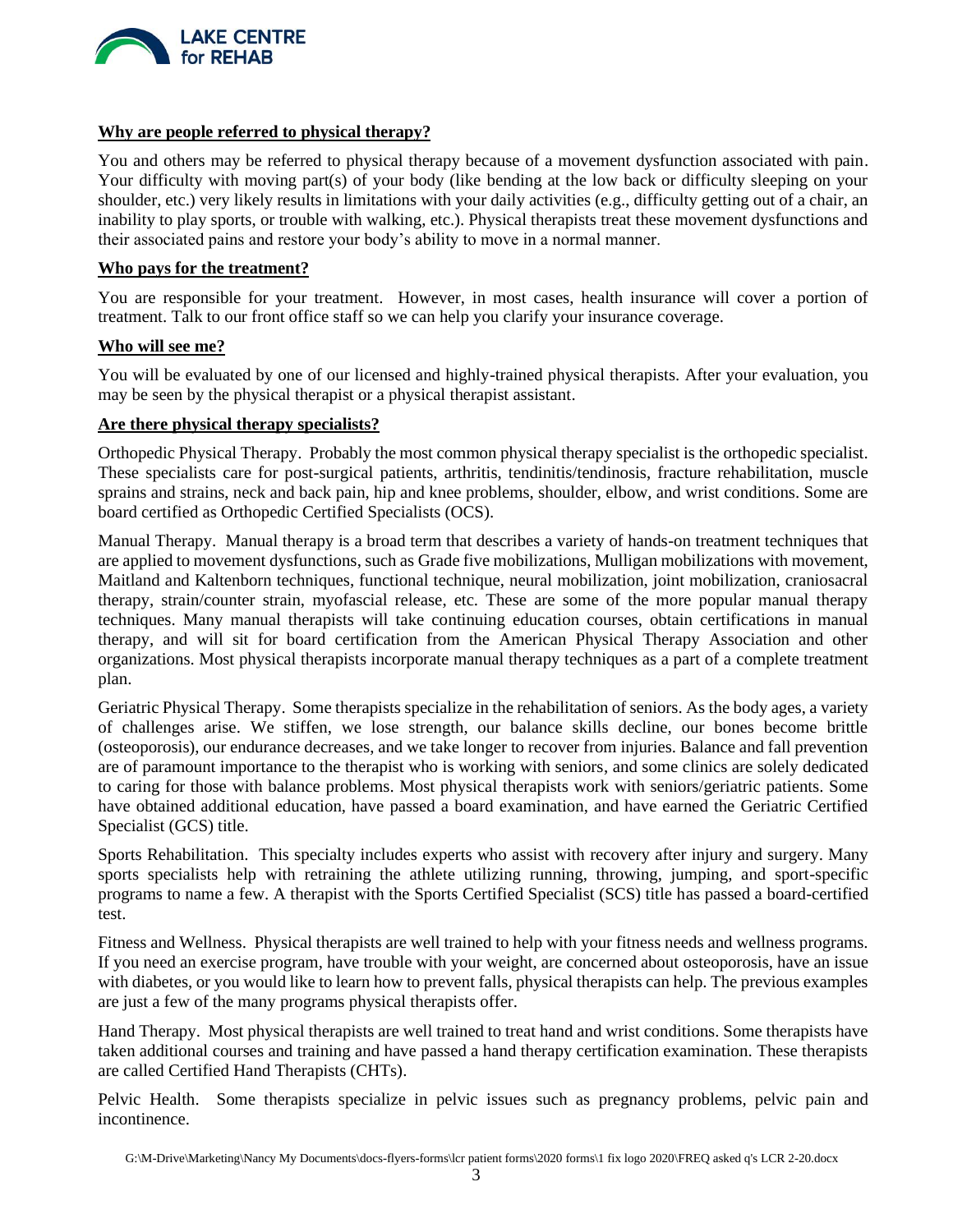

Industrial Rehabilitation. Specialists in industrial rehabilitation help with those that have suffered on-the-job injuries. Moreover, they will evaluate work tasks, fabricate assistive devices, evaluate your ergonomic situation, and help redesign workflow/tasks to decrease the incidence of injury. Often, industrial rehabilitation specialists will evaluate your ability to perform certain job tasks with a Functional Capacity Evaluation (FCE).

Pediatric Physical Therapy. Pediatric therapists specialize in the rehabilitation of children. They may assist with kids who suffer from cerebral palsy, developmental disorders, neurological disorders, and/or orthopedic problems. A Pediatric Certified Specialist (PCS) is a board certification that some may obtain from the American Physical Therapy Association.

Aquatic Physical Therapy. Aquatic therapy takes advantage of the physical properties of water to assist with the rehabilitative process. Buoyancy, turbulence, hydrostatic pressure and thermal properties of water can assist with the rehabilitation of a patient. Those suffering from chronic pain, osteoarthritis, fibromyalgia, rheumatoid arthritis, lumbar fusion surgery, or with a limited weight-bearing status are just a few of the many different patient populations that can benefit from aquatic therapy.

Cardiac and Pulmonary Rehabilitation. A small percentage of physical therapists practice in this discipline. Those that pass the board certification have the title of Cardiovascular and Pulmonary Certified Specialist (CCS) and work with patients who have had heart attacks, bypass surgeries, angioplasty, breathing problems, emphysema, and other heart/lung related conditions. Physical therapists are well equipped to work with these types of patients because many of them have orthopedic ailments that limit their ability to function. In other words, a physical therapist can address the heart and lung problems as well as the muscle problems that are concurrently present.

Neurological, Spinal Cord Injury and Traumatic Brain Injury Rehab. A large portion of physical therapists work with patients who suffer from these conditions. Functional retraining, including walking, wheelchair use, getting in and out of bed or chairs (transfer training), moving in bed (bed mobility), and retraining patients to use their shoulders, arms, and hands, are just some of the services these therapists provide to those with neurological involvement. A certified specialist holds a Neurologic Certified Specialist title (NCS).

Balance, Dizziness and Vertigo Rehabilitation. Many suffer from dizziness or BPPV (benign paroxysmal positional vertigo). Some clinics specialize in the rehabilitation of patients with vertigo. Patient education, strengthening, safety awareness, posture and balance exercise, walking exercises, and special techniques that affect sensory and balance centers of the brain and limbs are all important components of a rehabilitation program.

Amputee Rehabilitation. Many physical therapists specialize in the rehabilitation of amputees. Caring for the injured limb, functional and walking training, training in the use of assistive devices (crutches, canes, prosthetic limbs, etc.) are all provided by a therapist who specializes in care for amputees.

Wound Care. Some therapists specialize in the treatment and care of wounds. This is accomplished by the removal of unviable tissue (debridement), the application of special dressings and prescription drugs/ointments, and the use of ultrasound, electrical stimulation and aquatic modalities to promote healing. Exercise and patient education are also routine components of a wound care program.

ECS (Clinical Electrophysiologic Certified Specialist). This is a physical therapist who is board certified to perform electroneurophysiology examinations such as nerve conduction studies and electromyography.

Lymphedema Rehabilitation. We take it for granted, but a special component of the circulatory system, the lymphatic system, helps filter and drain fluid from our arms and legs. When this drainage system is damaged, painful swelling can result. Some therapists specialize in the treatment of lymphedema as it is called. Special positioning, massage and bandaging techniques are utilized by the lymphedema specialist.

Osteoporosis Rehabilitation and Prevention. Some practitioners specialize in the evaluation and treatment of osteoporosis patients. Working in concert with your medical doctor, the therapist will often design a specialized weight-bearing and resistance training program for those with this silent disease.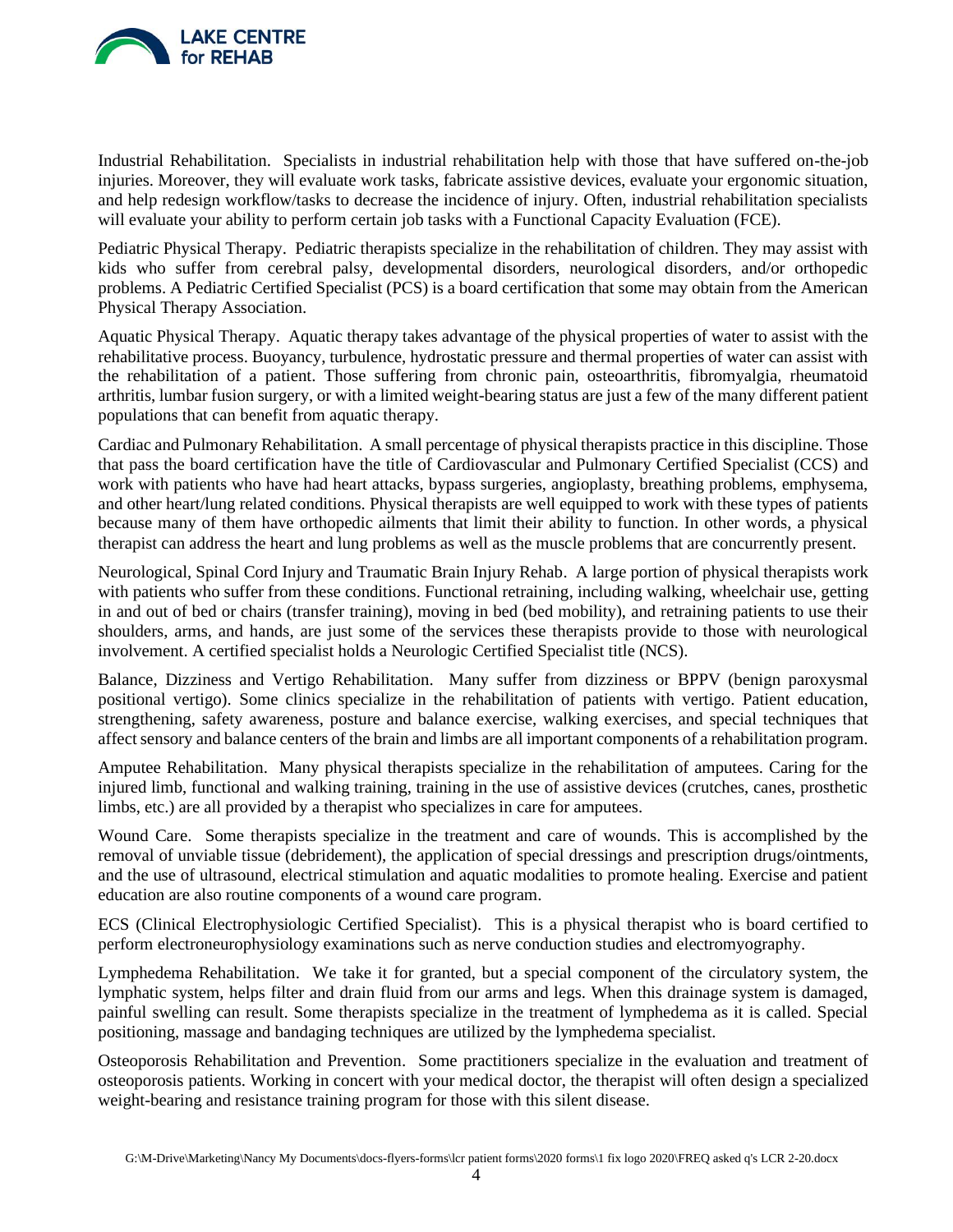

# **Is physical therapy painful?**

For many patients, one of the primary objectives is pain relief. This is frequently accomplished with hands-on techniques, modalities such as ultrasound, electrical stimulation and/or heat or cold therapy. Movement often provides pain relief as well. Your physical therapist will provide you with the appropriate exercises not only for pain relief but to recover range of motion, strength, and endurance.

In some cases, physical therapy techniques can be painful. For example, recovering knee range of motion after total knee replacement or shoulder range of motion after shoulder surgery may be painful. Your physical therapist will utilize a variety of techniques to help maximize your treatment goals. It is important that you communicate the intensity, frequency and duration of pain to your therapist. Without this information, it is difficult for the therapist to adjust your treatment plan.

# **What types of treatments will I receive?**

There are dozens of different types of treatment interventions. Here is a list of treatment interventions:

Active Range of Motion (AROM). The patient lifts or moves a body part through range of motion against gravity. AROM is usually one of the first modalities prescribed for arthritis.

Active Assistive Range of Motion (AAROM). Therapist-assisted active range of motion is usually prescribed for gentle stretching or strengthening for a very weak body part.

Stationary Bicycle. With or without resistance, this is usually prescribed for improving the strength and/or range of motion of the back or lower extremities as well as cardiovascular endurance.

Gait or Walking Training. This is the analysis of walking problems by visually examining the interaction of the low back and the joints of the thighs, legs, and feet during the various stages of walking, including initial contact, loading response, mid stance, terminal stance, pre swing, mid swing, and terminal swing. Many back, thigh, leg, ankle and foot problems may be caused by or manifest themselves in subtle gait abnormalities.

Isometrics. Muscle contraction without joint movement is usually prescribed for strengthening without stressing or damaging the joint (e.g., arthritis, or exercises to be performed in a cast, or right after surgery if recommended by the therapist/doctor).

Isotonics. Muscle(s) contracting through the ROM with resistance is usually prescribed for strengthening.

Soft Tissue Mobilization. This is the therapeutic massage of body tissue performed with the hands, and may be used for muscle relaxation, to decrease swelling, to decrease scar tissue adhesions, and for pain relief.

Mobilization. Hands-on therapeutic procedures intended to increase soft tissue or joint mobility are usually prescribed to increase mobility, delaying progressive stiffness, and to relieve pain. There are many types of mobilization techniques including Maitland, Kaltenborn, Isometric Mobilizations, etc.

Proprioceptive Neuromuscular Facilitation (PNF). PNF is a system of manually resisted exercises performed in diagonal patterns that mimic functional movements. PNF was initially used in developmentally and neurologically impaired patients but now is used in almost every aspect of neuromuscular retraining from athletes in sports facilities to the very weak in hospitals and nursing homes.

Posture Training. This is instruction in the correct biomechanical alignment of the body to reduce undue strain on muscles, joints, ligaments, discs, and other soft tissues. There is an ideal posture, but most people do not have ideal posture. Therapists educate patients about the importance of improving posture with daily activities. Stretching and strengthening exercises may be prescribed to facilitate postural improvement and to prevent further disability and future recurrences of problems.

Progressive Resistive Exercises (PRE). These are exercises that gradually increase in resistance (weights) and in repetitions. PRE is usually prescribed for reeducation of muscles and strengthening. Weights, rubber bands and body weight can be used as resistance.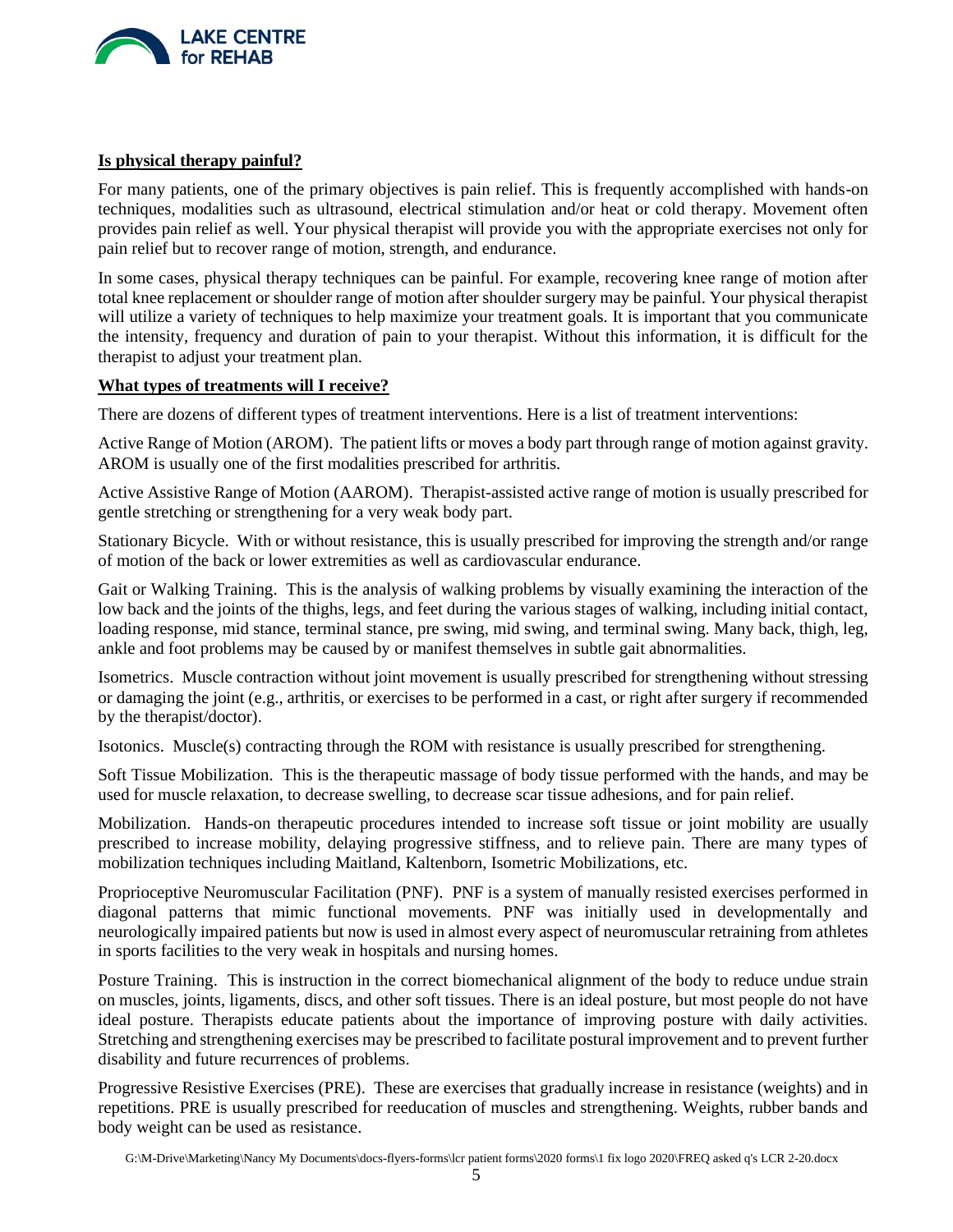

Passive Range of Motion (PROM). The patient or therapist moves the body part through a range of motion without the use of the muscles that "actively" move the joint(s).

Stretching/Flexibility Exercises. These are exercises designed to lengthen muscle(s) or soft tissue. Stretching exercises are usually prescribed to improve the flexibility of muscles that have tightened due to disuse or in compensation to pain, spasm or immobilization.

Cryotherapy or Cold Therapy. This is used to cause vasoconstriction (the blood vessels constrict or decrease their diameter) to reduce the amount of fluid that leaks out of the capillaries into the tissue spaces (swelling) in response to injury of tissue. Ice or cold is used most frequently in acute injuries, but is also an effective pain reliever for even the most chronic pain.

Neuromuscular Electrical Stimulation (NMES). This is the application of electrical stimulation to aid in improving strength (e.g., the quadriceps muscle after knee surgery or injury). NMES is also used to decrease pain and swelling and to relieve muscle spasm.

Neck Traction. This is a gentle longitudinal/axial pull on the neck, either manual or mechanical, intermittent or continuous for relief of neck pain, to decrease muscle spasm and facilitate unloading of the spine.

Heat. Heat is recommended to decrease chronic pain, relax muscles, and for pain relief. It should not be used with an acute or "new" injury.

Iontophoresis. Medications are propelled through the skin by an electrical charge. This modality works on the physical concept that like charges repel each other, therefore, a positively-charged medication will be repelled through the skin to the underlying tissues by the positively charged pad of an iontophoresis machine. Iontophoresis is usually prescribed for injuries such as shoulder or elbow bursitis.

Pelvic Traction. This is the longitudinal/axial pull on the lumbar spine, either manual or mechanical, intermittent or continuous. Pelvic traction may be helpful for the relief of low back pain and muscle spasm.

Transcutaneous Electrical Nerve Stimulation (TENS). This is a relatively low voltage applied over painful areas through small self-adhesive electrodes. The electrical stimulation "disguises" or "overrides" the sensation of pain. It is a small, portable unit, used in intervals, to control pain and reduce dependence on drugs. It is usually prescribed for relief of pain.

Ultrasound. Ultrasound uses a high frequency sound wave emitted from the sound head when electricity is passed through a quartz crystal. The sound waves cause the vibration of water molecules deep within tissue, causing a heating effect. When the sound waves are pulsed, they cause a vibration of the tissue rather than heating. The stream of sound waves helps with nutrition exchange at the cellular level and healing. Studies have shown that ultrasound is helpful for ligament healing and clinically, for carpal tunnel syndrome, and muscle spasm.

Whirlpool. This is the immersion of a body part into water with small "agitators" to provide a gentle massaging motion. A warm whirlpool provides relief from pain and muscle spasm and is often preparatory to stretching or exercise. Cold whirlpool is used to decrease inflammation and swelling.

# **Will I get a massage at physical therapy?**

Massage may be part of your treatment. Rehabilitation specialists are trained in a variety of techniques that may help with your recovery. Deep tissue techniques may be part of the rehabilitative process. Massage is used for three reasons typically, to facilitate venous return from a swollen area, to relax a tight muscle, or to relieve pain. Contrary to common thought, massage does not increase circulation.

# **What happens if my problem or pain returns?**

Flare-ups are not uncommon. If you have a flare-up (exacerbation), give us a call. We may suggest you come back to see us, return to your doctor, or simply modify your daily activities or exercise routine.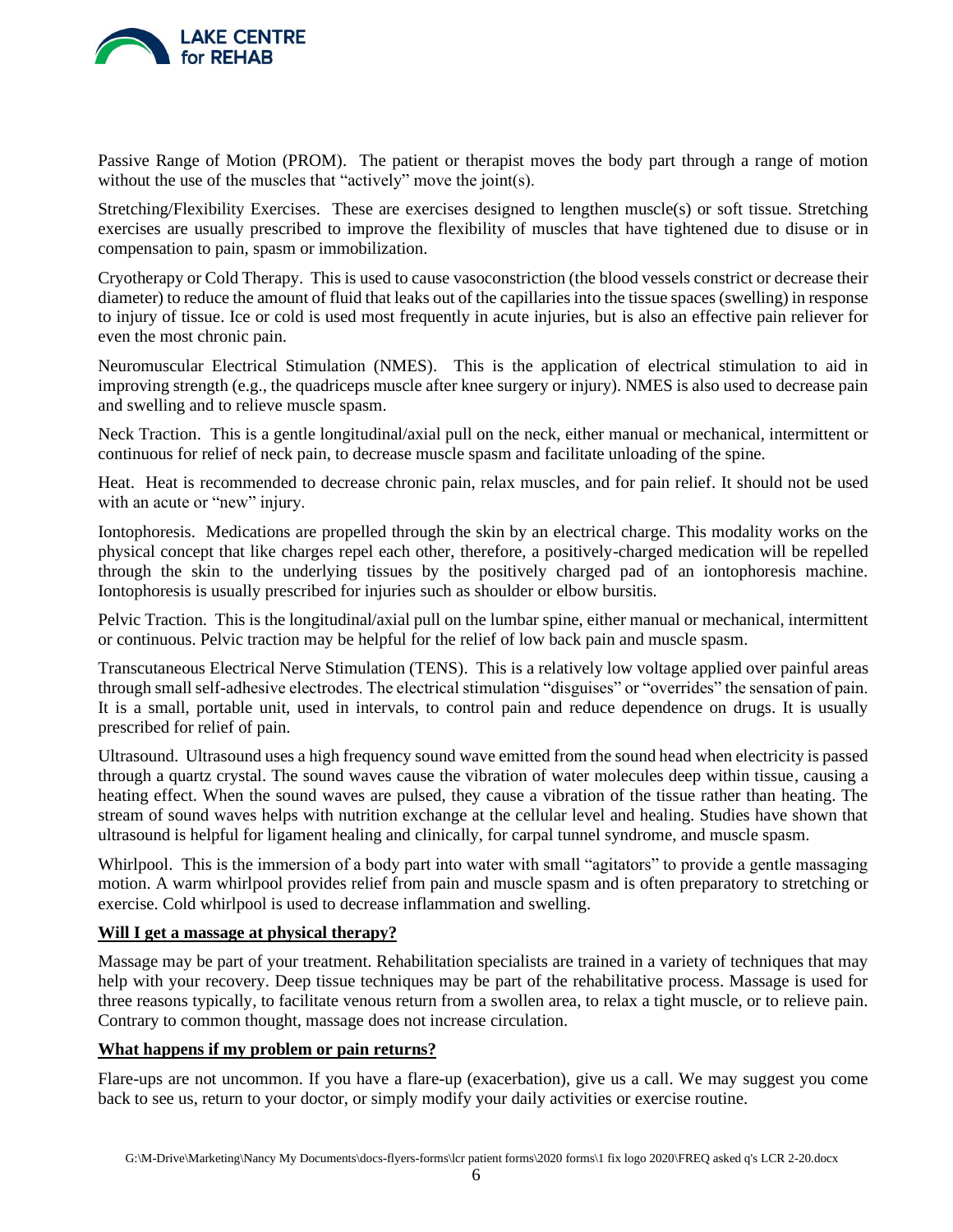

#### **Can I go to any physical therapy clinic?**

In most cases, you have the right to choose any physical therapy clinic. Our practice is a provider for many different insurance plans.

The best thing to do is give us a call. and we will attempt to answer all of your questions.

#### **Can I go directly to my physical therapist?**

Forty-four states have some form of direct access. Some state physical therapy practice acts require a diagnosis before a patient can see a therapist (this is the case in California, Michigan, and Colorado, to name a few). Other states allow patients to go directly to physical therapists. In most cases, if you are not making significant improvement within 30 days, the therapist will refer you to/back to your physician.

### **Can my therapist provide me with a diagnosis?**

In most states, physical therapists cannot make a medical diagnosis. This is something that your medical doctor will provide for you.

Physical therapists are important members of your medical team. At this point in time, physicians are typically the health care providers that will provide you with a medical diagnosis.

#### **How does the billing process work?**

Billing for physical therapy services is similar to what happens at your doctor's office. When you are seen for treatment, the following occurs:

- 1. The physical therapist bills your insurance company, Workers' Comp, or charges you based on Common Procedure Terminology (CPT) codes.
- 2. Those codes are transferred to a billing form that is either mailed or electronically communicated to the payer.
- 3. The payer processes this information and makes payments according to an agreed upon fee schedule.
- 4. An Explanation of Benefits (EOB) is generated and sent to the patient and the physical therapy clinic with a check for payment and a balance due by the patient.
- 5. The patient is expected to make the payment on the balance if any.

It is important to understand that there are many small steps (beyond the outline provided above) within the process. Exceptions are common to the above example as well. At any time along the way, information may be missing, miscommunicated or misunderstood. This can delay the payment process. While it is common for the payment process to be completed in 60 days or less, it is not uncommon for the physical therapy clinic to receive payment as long as six months after the treatment date.

#### **What will I have to do after physical therapy?**

Some patients will need to continue with home exercises. Some may choose to continue with a gym exercise program. Others will complete their rehabilitation and return to normal daily activities. It is important that you communicate your goals to your therapist, so he/she can develop a custom program for you.

#### **Is my therapist licensed?**

Physical Therapists (PTs), Physical Therapist Assistants (PTAs), Occupational Therapists (OTs), Certified Occupational Therapy Assistants (COTAs) and Speech Therapists (STs) are licensed by their respective states.

#### **How do I choose a physical therapy clinic?**

These are some things you may consider when seeking a physical therapy clinic:

- The therapist should be licensed in the state.
- The first visit should include a thorough medical history and physical examination before any treatment is rendered.

G:\M-Drive\Marketing\Nancy My Documents\docs-flyers-forms\lcr patient forms\2020 forms\1 fix logo 2020\FREQ asked q's LCR 2-20.docx